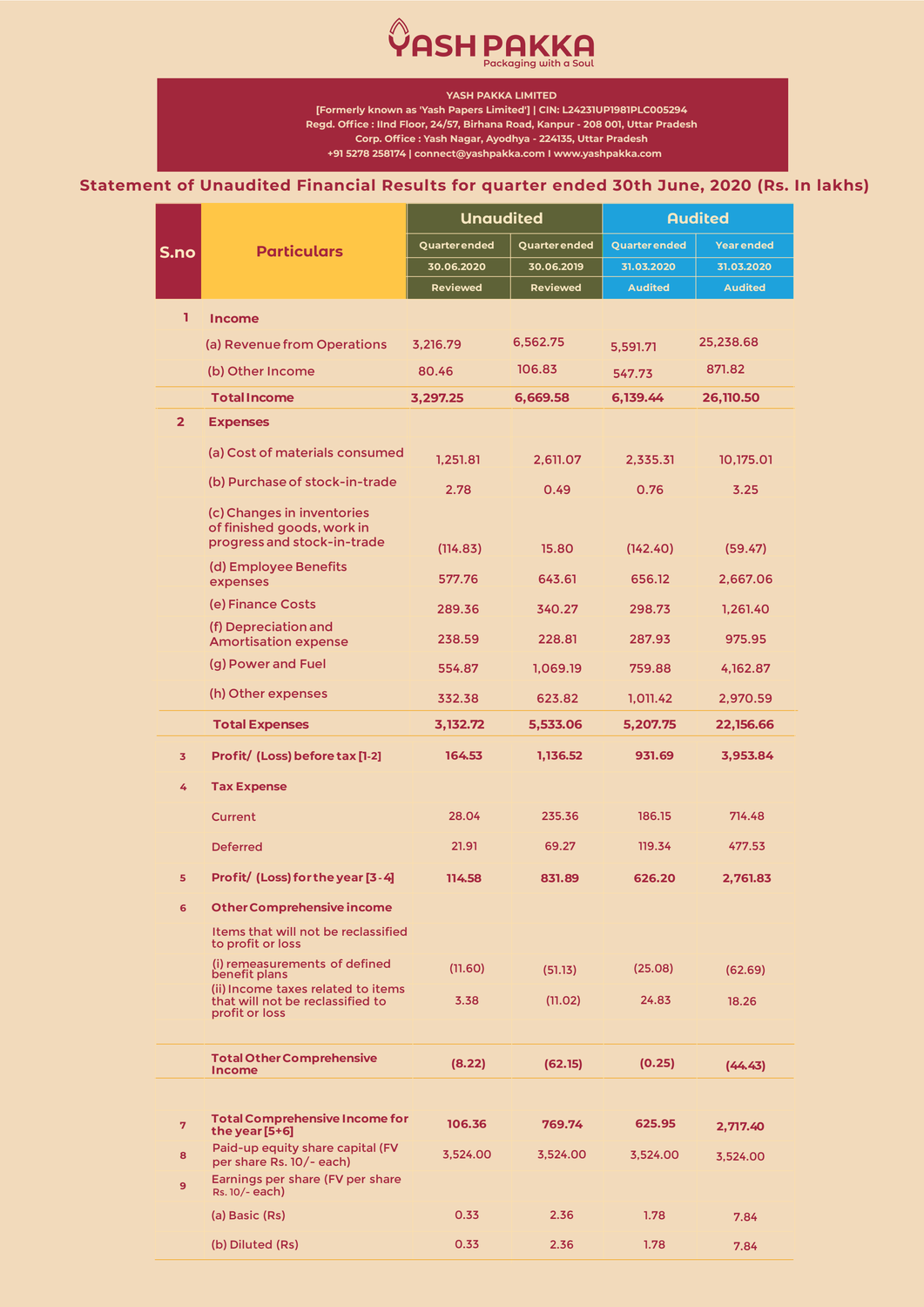

|  | Segment wise Revenue, Results, Assets and Liabilities (Rs. In lakhs) |  |
|--|----------------------------------------------------------------------|--|
|--|----------------------------------------------------------------------|--|

|                |                                                           | <b>Unaudited</b>     |                 | <b>Audited</b>       |                   |
|----------------|-----------------------------------------------------------|----------------------|-----------------|----------------------|-------------------|
| S.no           | <b>Particulars</b>                                        | <b>Quarter ended</b> | Quarter ended   | <b>Quarter ended</b> | <b>Year ended</b> |
|                |                                                           | 30.06.2020           | 30.06.2019      | 31.03.2020           | 31.03.2020        |
|                |                                                           | <b>Reviewed</b>      | <b>Reviewed</b> | <b>Audited</b>       | <b>Audited</b>    |
| T.             | <b>Segment Revenue (Sales and</b><br><b>Other income)</b> |                      |                 |                      |                   |
|                | - Paper & Pulp                                            | 3,129.09             | 6,229.66        | 5,245.21             | 23,736.76         |
|                | - Moulded Products                                        | 168.16               | 439.92          | 894.23               | 2,373.74          |
|                | <b>Sub-total</b>                                          | 3,297.25             | 6,669.58        | 6,139.44             | 26,110.50         |
|                | <b>Less: Unallocable Revenue</b>                          |                      |                 |                      |                   |
|                | <b>Total Revenue</b>                                      | 3,297.25             | 6,669.58        | 6,139.44             | 26,110.50         |
| $\overline{2}$ | <b>Segment Results</b>                                    |                      |                 |                      |                   |
|                | Profit before tax from each<br>segment                    |                      |                 |                      |                   |
|                | - Paper & Pulp                                            | 356.62               | 1,376.32        | 1,026.30             | 4,721.73          |
|                | - Moulded Products                                        | (168.36)             | (210.72)        | (64.32)              | (668.34)          |
|                | <b>Sub-total</b>                                          | 188.26               | 1,165.60        | 961.98               | 4,053.39          |
|                | Less:                                                     |                      |                 |                      |                   |
|                | Other un-allocable expenditure                            | (23.73)              | (29.08)         | (30.29)              | (99.55)           |
|                | Add:                                                      |                      |                 |                      |                   |
|                | Other un-allocable income                                 | ٠                    | ÷               | ٠                    | ٠                 |
|                | <b>Profit/Loss Before Tax</b>                             | 164.53               | 1,136.52        | 931.69               | 3,953.84          |
| 3 <sup>7</sup> | <b>Segment Assets</b>                                     |                      |                 |                      |                   |
|                | - Paper & Pulp                                            | 21,452.49            | 21,161.59       | 21,135.08            | 21,135.08         |
|                | - Moulded Products                                        | 4,656.44             | 5,827.51        | 4,767.20             | 4,767.20          |
|                | Sub-total                                                 | 26,108.93            | 26,989.10       | 25,902.28            | 25,902.28         |
|                | Add:                                                      |                      |                 |                      |                   |
|                | Un-allocable assets                                       | ٠                    | ٠               | ٠                    |                   |
|                | <b>Total Assets</b>                                       | 26,108.93            | 26,989.10       | 25,902.28            | 25,902.28         |
| 4              | <b>Segment Liabilities</b>                                |                      |                 |                      |                   |
|                | - Paper & Pulp                                            | 7,295.01             | 9,668.13        | 7,347.29             | 7,347.29          |
|                | - Moulded Products                                        | 5,658.48             | 6,203.56        | 5,600.87             | 5,600.87          |

|    | <b>Sub-total</b>                              | 12,953.49   | 15,871.69 | 12,948.16   | 12,948.16   |
|----|-----------------------------------------------|-------------|-----------|-------------|-------------|
|    | Add:                                          |             |           |             |             |
|    | Un-allocable liabilities                      | 1,386.07    | 977.24    | 1,291.11    | 1,291.11    |
|    | <b>Total Liabilities</b>                      | 14,339.56   | 16,848.93 | 14,239.27   | 14,239.27   |
| 5. | <b>Capital Employed</b>                       |             |           |             |             |
|    | - Paper & Pulp                                | 14, 157. 48 | 11,493.46 | 13,787.79   | 13,787.79   |
|    | - Moulded Products                            | (1,002.04)  | (376.05)  | (833.67)    | (833.67)    |
|    | Unallocable assets less<br><b>liabilities</b> | (1,386.07)  | (977.24)  | (1, 291.11) | (1, 291.11) |
|    | <b>Capital Employed</b>                       | 11,769.37   | 10,140.17 | 11,663.01   | 11,663.01   |